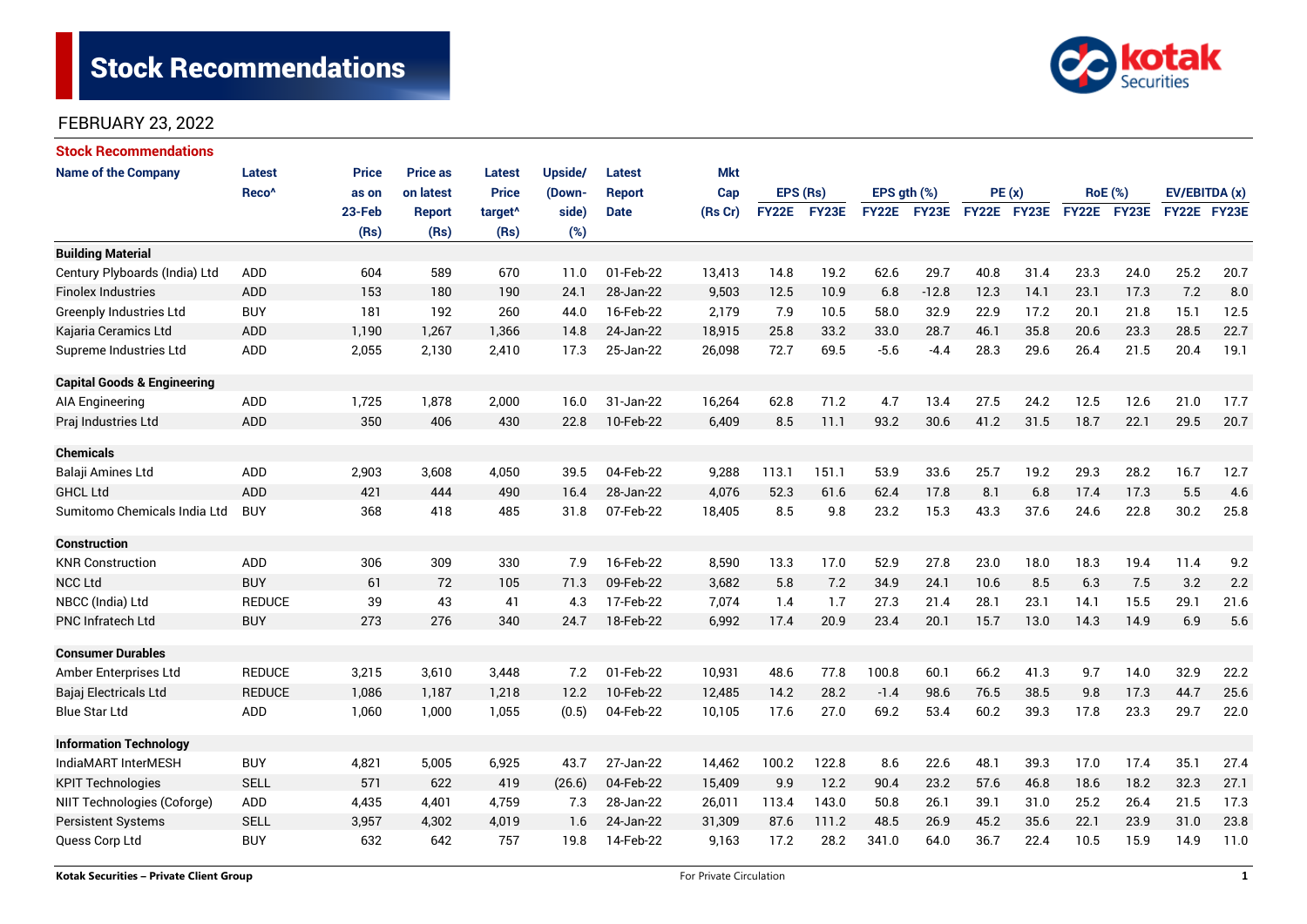

### FEBRUARY 23, 2022

| <b>Stock Recommendations</b>       |                   |              |                 |                     |         |               |         |             |       |               |         |             |      |                |      |               |      |
|------------------------------------|-------------------|--------------|-----------------|---------------------|---------|---------------|---------|-------------|-------|---------------|---------|-------------|------|----------------|------|---------------|------|
| <b>Name of the Company</b>         | <b>Latest</b>     | <b>Price</b> | <b>Price as</b> | Latest              | Upside/ | <b>Latest</b> | Mkt     |             |       |               |         |             |      |                |      |               |      |
|                                    | Reco <sup>^</sup> | as on        | on latest       | <b>Price</b>        | (Down-  | <b>Report</b> | Cap     | EPS (Rs)    |       | EPS $gth$ $%$ |         | PE(x)       |      | <b>RoE</b> (%) |      | EV/EBITDA (x) |      |
|                                    |                   | 23-Feb       | <b>Report</b>   | target <sup>^</sup> | side)   | <b>Date</b>   | (Rs Cr) | FY22E FY23E |       | FY22E FY23E   |         | FY22E FY23E |      | FY22E FY23E    |      | FY22E FY23E   |      |
|                                    |                   | (Rs)         | (Rs)            | (Rs)                | (%)     |               |         |             |       |               |         |             |      |                |      |               |      |
| <b>Metals &amp; Mining</b>         |                   |              |                 |                     |         |               |         |             |       |               |         |             |      |                |      |               |      |
| <b>MOIL Ltd</b>                    | <b>BUY</b>        | 171          | 170             | 215                 | 25.5    | 18-Feb-22     | 4,565   | 14.5        | 16.4  | 95.9          | 13.1    | 11.8        | 10.4 | 11.5           | 12.2 | 5.8           | 4.4  |
| APL Apollo Tubes Ltd               | <b>BUY</b>        | 827          | 820             | 980                 | 18.5    | 28-Jan-22     | 20,670  | 21.0        | 27.0  | $-27.6$       | 28.6    | 39.4        | 30.6 | 26.7           | 26.8 | 22.7          | 17.9 |
| Oil & Gas                          |                   |              |                 |                     |         |               |         |             |       |               |         |             |      |                |      |               |      |
| Chennai Petroleum Corp             | <b>BUY</b>        | 102          | 104             | 127                 | 24.0    | 25-Jan-22     | 1,526   | 30.3        | 18.2  | 75.1          | $-39.9$ | 3.4         | 5.6  | 24.6           | 12.5 | 6.7           | 8.2  |
| <b>Gujarat Gas</b>                 | <b>ADD</b>        | 620          | 660             | 734                 | 18.3    | 10-Feb-22     | 42,680  | 18.7        | 26.7  | 0.5           | 42.8    | 33.2        | 23.2 | 24.3           | 27.3 | 20.4          | 14.7 |
| <b>MRPL</b>                        | <b>ADD</b>        | 42           | 47              | 50                  | 19.8    | 31-Jan-22     | 7,315   | 1.2         | 6.8   | $-137.5$      | 466.7   | 34.8        | 6.1  | 4.7            | 23.8 | 13.3          | 8.7  |
| <b>Paints</b>                      |                   |              |                 |                     |         |               |         |             |       |               |         |             |      |                |      |               |      |
| Akzo Nobel India Ltd               | <b>BUY</b>        | 1,905        | 1,887           | 2,670               | 40.2    | 14-Feb-22     | 8,894   | 57.9        | 67.2  | 27.3          | 16.1    | 32.9        | 28.3 | 17.9           | 19.7 | 19.8          | 16.9 |
| Pharmaceuticals                    |                   |              |                 |                     |         |               |         |             |       |               |         |             |      |                |      |               |      |
| <b>Suven Pharmaceuticals</b>       | <b>REDUCE</b>     | 523          | 561             | 550                 | 5.1     | 17-Aug-21     | 13,292  | 16.9        | 21.1  | 19.0          | 24.9    | 31.0        | 24.8 | 27.6           | 26.5 | 24.2          | 18.8 |
| <b>Transportation</b>              |                   |              |                 |                     |         |               |         |             |       |               |         |             |      |                |      |               |      |
| Aegis Logistics Ltd                | <b>BUY</b>        | 197          | 216             | 310                 | 57.5    | 14-Feb-22     | 6,575   | 12.6        | 13.6  | 28.6          | 7.9     | 15.6        | 14.5 | 20.4           | 19.0 | 8.8           | 7.8  |
| <b>Allcargo Global Logistics</b>   | <b>BUY</b>        | 335          | 346             | 430                 | 28.2    | 15-Feb-22     | 8,252   | 27.7        | 31.3  | 246.3         | 13.0    | 12.1        | 10.7 | 21.2           | 20.1 | 6.5           | 5.4  |
| <b>Blue Dart Express</b>           | <b>BUY</b>        | 6,102        | 6,926           | 7,975               | 30.7    | 01-Feb-22     | 14,524  | 115.0       | 134.0 | 98.3          | 16.5    | 53.1        | 45.5 | 36.2           | 33.3 | 15.1          | 13.0 |
| <b>VRL Logistics Ltd</b>           | <b>BUY</b>        | 455          | 499             | 625                 | 37.3    | 04-Feb-22     | 4,152   | 11.3        | 18.3  | 117.3         | 61.9    | 40.3        | 24.9 | 14.3           | 21.6 | 12.8          | 9.7  |
| <b>Others</b>                      |                   |              |                 |                     |         |               |         |             |       |               |         |             |      |                |      |               |      |
| Bata India Ltd                     | <b>BUY</b>        | 1,868        | 1,895           | 2,380               | 27.4    | 10-Feb-22     | 24,095  | 27.0        | 36.6  | $-509.1$      | 35.6    | 69.2        | 51.0 | 16.3           | 19.4 | 33.9          | 27.0 |
| <b>Central Depository Services</b> | <b>REDUCE</b>     | 1,385        | 1,510           | 1,505               | 8.7     | 10-Feb-22     | 14,543  | 29.9        | 34.8  | 55.7          | 16.4    | 46.3        | 39.8 | 28.5           | 26.6 | 36.7          | 31.5 |
| EPL Ltd                            | <b>ADD</b>        | 164          | 187             | 205                 | 25.0    | 10-Feb-22     | 5,166   | 7.1         | 8.6   | $-6.6$        | 21.1    | 23.1        | 19.1 | 12.1           | 13.2 | 9.0           | 7.4  |
| JK Paper Ltd                       | <b>BUY</b>        | 222          | 232             | 295                 | 32.8    | 17-Feb-22     | 3,954   | 34.1        | 47.7  | 140.1         | 39.9    | 6.5         | 4.7  | 19.2           | 21.5 | 6.2           | 4.2  |
| <b>Radico Khaitan Ltd</b>          | <b>REDUCE</b>     | 912          | 978             | 970                 | 6.3     | 07-Feb-22     | 12,132  | 21.2        | 26.1  | 4.4           | 23.1    | 43.0        | 34.9 | 15.0           | 16.1 | 27.4          | 23.5 |
| <b>VIP Industries Ltd</b>          | <b>REDUCE</b>     | 655          | 648             | 620                 | (5.3)   | 04-Feb-22     | 9,295   | 6.2         | 12.0  | $-187.3$      | 93.5    | 105.6       | 54.5 | 14.3           | 23.2 | 47.7          | 29.5 |
| Welspun Corp Ltd                   | <b>SELL</b>       | 147          | 173             | 120                 | (18.3)  | 14-Feb-22     | 3,893   | 11.9        | 9.2   | $-49.8$       | $-22.7$ | 12.3        | 16.0 | 7.8            | 5.9  | 4.5           | 5.1  |

*Source: Kotak Securities - Private Client Group*

All recommendations are with a 12 month perspective from the date of the report/update. Investors are requested to use their discretion while deciding the timing, quantity of investment as well as the exit.

NR NoRated. The investment rating and target price, if any, have been suspended temporarily. Such suspension is in compliance with applicable regulation(s) and/or Kotak Securities policies in circumstances when Kotak Secur

Or its affiliates is acting in an advisory capacity in a merger or strategic transaction involving this company and in certain other circumstances.

**NM Not meaningful**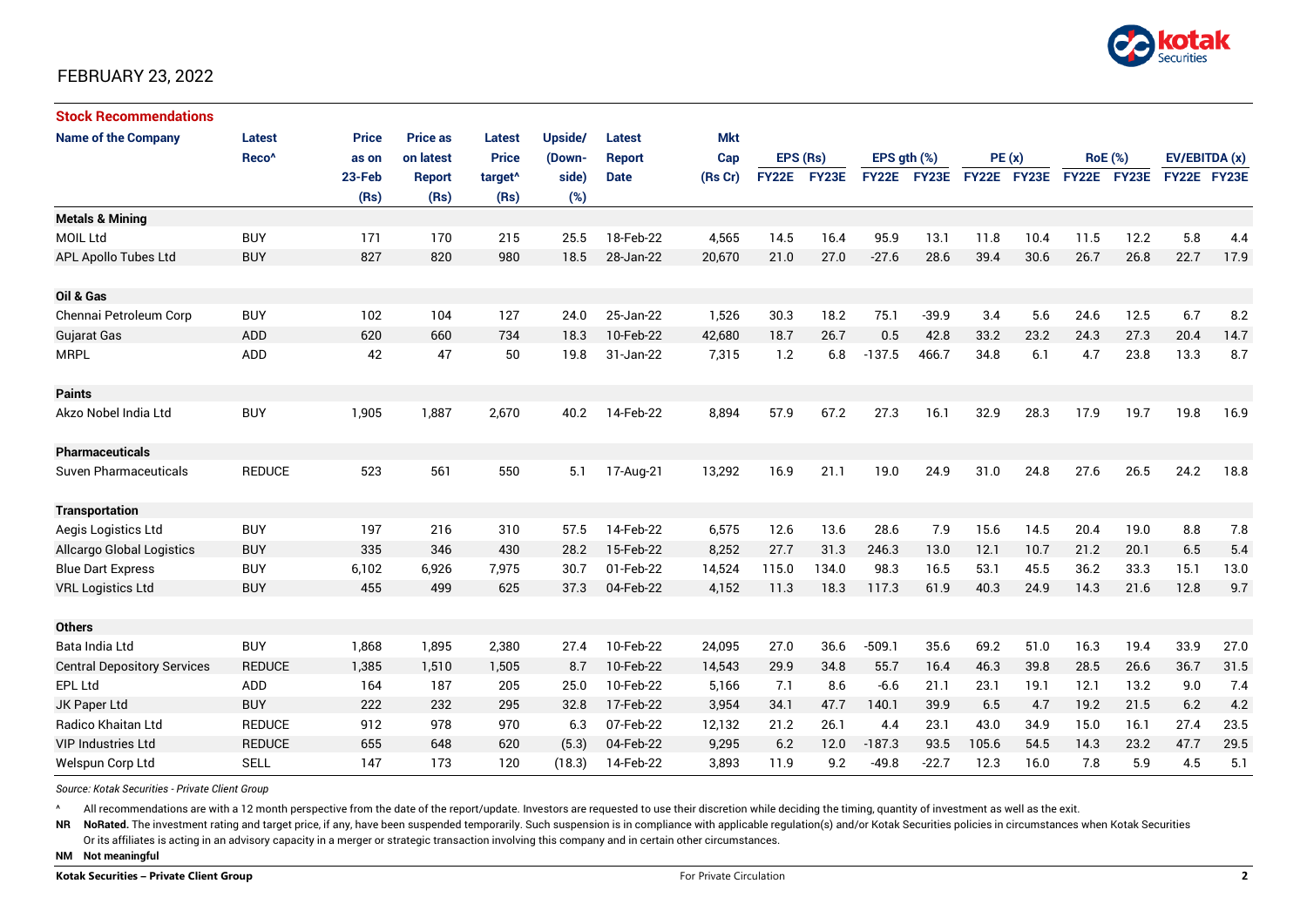

### FEBRUARY 23, 2022

## **RATING SCALE (PRIVATE CLIENT GROUP)**

#### **Definitions of ratings**

| <b>BUY</b>       |   | - We expect the stock to deliver more than 15% returns over the next 12 months                                                                                                                                                                                                                                                                                                                                                     |
|------------------|---|------------------------------------------------------------------------------------------------------------------------------------------------------------------------------------------------------------------------------------------------------------------------------------------------------------------------------------------------------------------------------------------------------------------------------------|
| <b>ADD</b>       |   | - We expect the stock to deliver 5% - 15% returns over the next 12 months                                                                                                                                                                                                                                                                                                                                                          |
| <b>REDUCE</b>    |   | - We expect the stock to deliver -5% - +5% returns over the next 12 months                                                                                                                                                                                                                                                                                                                                                         |
| <b>SELL</b>      |   | - We expect the stock to deliver $\lt$ -5% returns over the next 12 months                                                                                                                                                                                                                                                                                                                                                         |
| <b>NR</b>        |   | - Not Rated. Kotak Securities is not assigning any rating or price target to the stock.                                                                                                                                                                                                                                                                                                                                            |
|                  |   | The report has been prepared for information purposes only.                                                                                                                                                                                                                                                                                                                                                                        |
| <b>SUBSCRIBE</b> |   | $-$ We advise investor to subscribe to the IPO.                                                                                                                                                                                                                                                                                                                                                                                    |
| <b>RS</b>        |   | - Rating Suspended. Kotak Securities has suspended the investment rating and price target for this stock, either because there is not a sufficient fundamental basis for determining, or there<br>are legal, regulatory or policy constraints around publishing, an investment rating or target. The previous investment rating and price target, if any, are no longer in effect for this stock and<br>should not be relied upon. |
| <b>NA</b>        |   | $-$ Not Available or Not Applicable. The information is not available for display or is not applicable                                                                                                                                                                                                                                                                                                                             |
| <b>NM</b>        |   | - Not Meaningful. The information is not meaningful and is therefore excluded.                                                                                                                                                                                                                                                                                                                                                     |
| <b>NOTE</b>      | - | Our target prices are with a 12-month perspective. Returns stated in the rating scale are our internal benchmark.                                                                                                                                                                                                                                                                                                                  |

### **FUNDAMENTAL RESEARCH TEAM (PRIVATE CLIENT GROUP)**

| <b>Shrikant Chouhan</b>                                                                                | Arun Agarwal                                                                                                    | <b>Amit Agarwal, CFA</b>            | <b>Hemali Dhame</b>      |
|--------------------------------------------------------------------------------------------------------|-----------------------------------------------------------------------------------------------------------------|-------------------------------------|--------------------------|
| <b>Head of Research</b>                                                                                | Auto & Auto Ancillary                                                                                           | <b>Transportation, Paints, FMCG</b> | Banking & Finance        |
| shrikant.chouhan@kotak.com                                                                             | arun.agarwal@kotak.com                                                                                          | agarwal.amit@kotak.com              | Hemali.Dhame@kotak.com   |
| +91 22 6218 5408                                                                                       | +91 22 6218 6443                                                                                                | +91 22 6218 6439                    | +91 22 6218 6433         |
| Jatin Damania                                                                                          | Purvi Shah                                                                                                      | <b>Rini Mehta</b>                   | K. Kathirvelu            |
| Metals & Mining, Midcap                                                                                | Pharmaceuticals                                                                                                 | <b>Research Associate</b>           | <b>Support Executive</b> |
| jatin.damania@kotak.com                                                                                | purvi.shah@kotak.com                                                                                            | rini.mehta@kotak.com                | k.kathirvelu@kotak.com   |
| +91 22 6218 6440                                                                                       | +91 22 6218 6432                                                                                                | +91 80801 97299                     | +91 22 6218 6427         |
| <b>Sumit Pokharna</b><br>Oil and Gas, Information Tech<br>sumit.pokharna@kotak.com<br>+91 22 6218 6438 | Pankaj Kumar<br><b>Construction, Capital Goods &amp; Midcaps</b><br>pankajr.kumar@kotak.com<br>+91 22 6218 6434 |                                     |                          |

#### **TECHNICAL RESEARCH TEAM (PRIVATE CLIENT GROUP)**

| <b>Shrikant Chouhan</b>    | <b>Amol Athawale</b>    |  |
|----------------------------|-------------------------|--|
| shrikant.chouhan@kotak.com | amol.athawale@kotak.com |  |
| +91 22 6218 5408           | +91 20 6620 3350        |  |
|                            |                         |  |

#### **Sayed Haider** Research Associate [sayed.haider@kotak.com](mailto:sayed.haider@kotak.com) +91 22 62185498

#### **DERIVATIVES RESEARCH TEAM (PRIVATE CLIENT GROUP)**

+91 22 6218 5497 +91 33 6615 6273

**Sahaj Agrawal Prashanth Lalu Prasenjit Biswas, CMT, CFTe** [sahaj.agrawal@kotak.com](mailto:sahaj.agrawal@kotak.com) [prashanth.lalu@kotak.com](mailto:prashanth.lalu@kotak.com) [prasenjit.biswas@kotak.com](mailto:prasenjit.biswas@kotak.com)